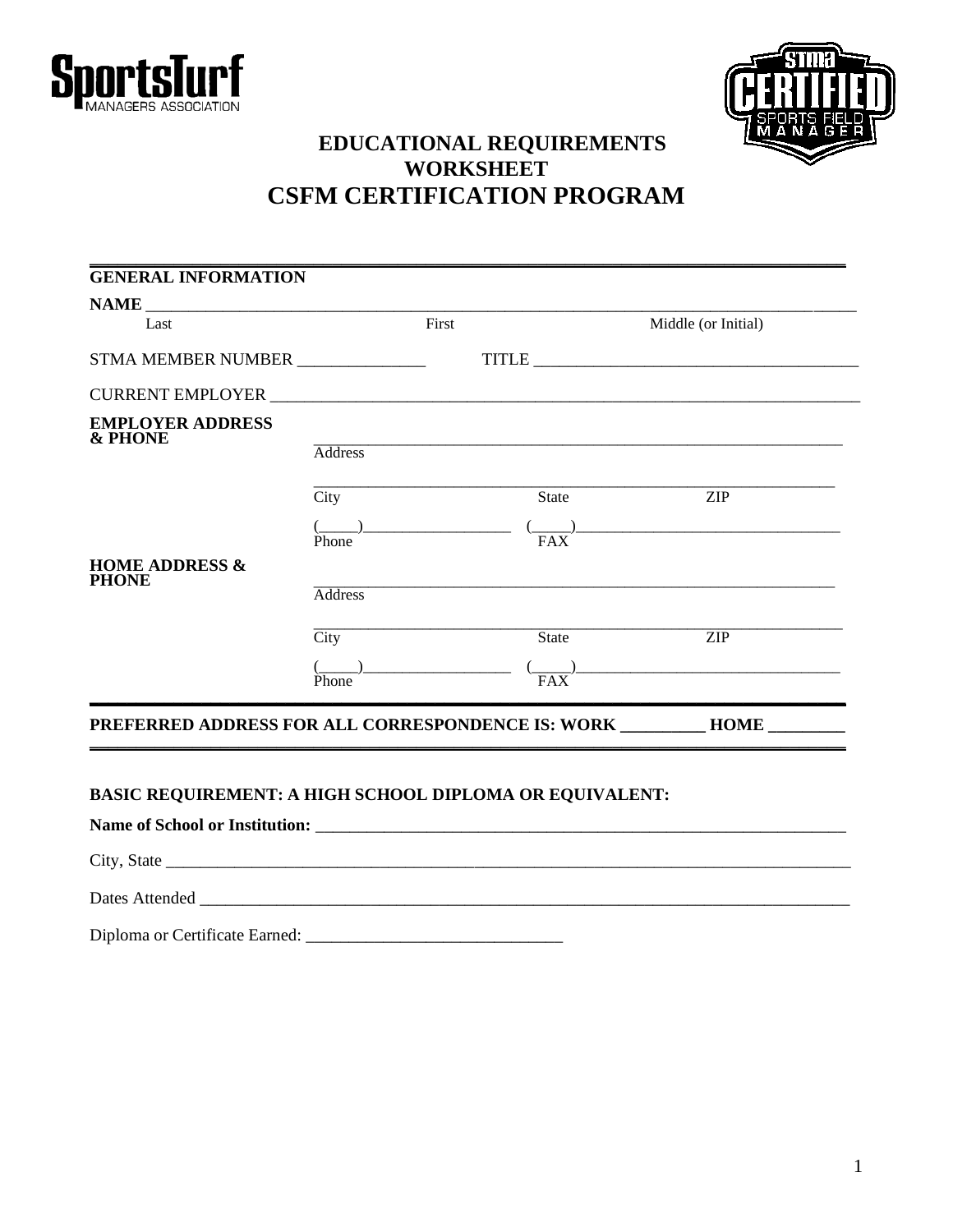## **ELIGIBILITY**

The following information will be used to determine educational points earned towards eligibility to apply for admission to the CSFM Certification Program. Indicate by check mark the highest level of education completed which qualifies for points. **\_\_\_\_\_\_\_\_\_\_\_\_\_\_\_\_\_\_\_\_\_\_\_\_\_\_\_\_\_\_\_\_\_\_\_\_\_\_\_\_\_\_\_\_\_\_\_\_\_\_\_\_\_\_\_\_\_\_\_\_\_\_\_\_\_\_\_\_\_\_\_\_\_\_\_\_\_\_\_\_\_**

# **Level of Education**

|    | 1. □ Turf Certificate Program |                                                |                 |
|----|-------------------------------|------------------------------------------------|-----------------|
|    |                               |                                                | Name of Program |
| 2. | Two-Year College Program      | $\Box$ Non-Turf                                |                 |
|    |                               |                                                | Major           |
|    |                               | $\Box$ Turf or Related<br><b>Plant Science</b> |                 |
|    |                               |                                                | Major           |
|    | 3. Four-Year College          | $\Box$ Non-Turf                                |                 |
|    |                               |                                                | Major           |
|    |                               | $\Box$ Turf or Related<br><b>Plant Science</b> |                 |
|    |                               |                                                | Major           |
|    | 4. Advanced Degree            |                                                |                 |
|    |                               | $\Box$ Turf or Related                         |                 |
|    |                               | <b>Plant Science</b>                           | Major           |

#### **\_\_\_\_\_\_\_\_\_\_\_\_\_\_\_\_\_\_\_\_\_\_\_\_\_\_\_\_\_\_\_\_\_\_\_\_\_\_\_\_\_\_\_\_\_\_\_\_\_\_\_\_\_\_\_\_\_\_\_\_\_\_\_\_\_\_\_\_\_\_\_\_\_\_\_\_\_ FORMAL EDUCATION**

Before your application for certification from STMA can be accepted, your educational experience must be verified. You must request an official transcript (photocopies will not be accepted) from the educational institution from which you have obtained your degree. The transcript can be attached to this worksheet or forwarded separately from the school. Transcripts forwarded separately must be sent to: Sports Turf Managers Association, PO Box 1673, Lawrence, KS 66044.

#### **List the school(s) for which transcripts have been requested or are attached:**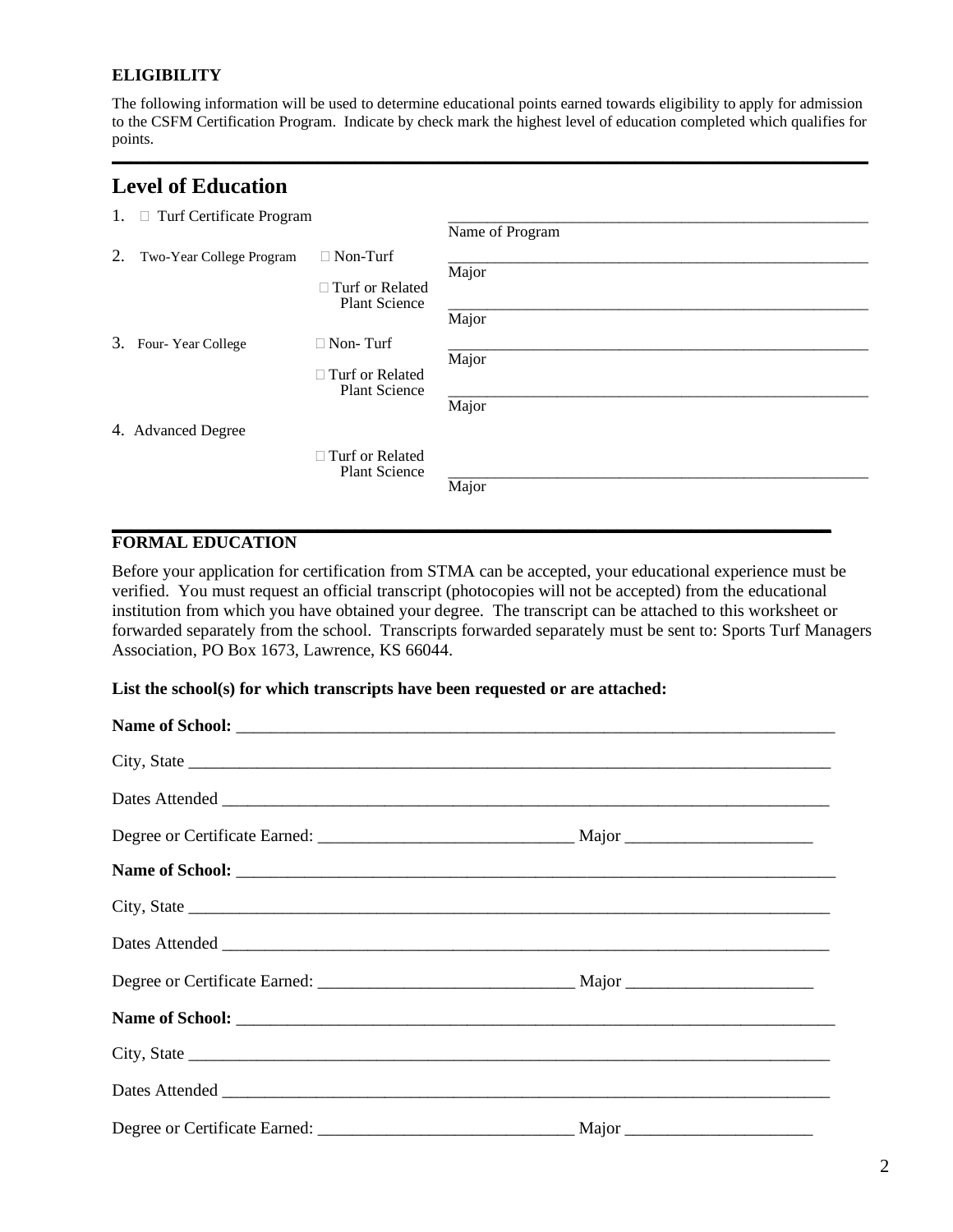## **Request for additional points on STMA Approved Educational Programs**

| □ Other STMA Recognized Program |                 |
|---------------------------------|-----------------|
|                                 | Name of Program |
| □ Other STMA Recognized Program |                 |
|                                 | Name of Program |
| □ Other STMA Recognized Program |                 |
|                                 | Name of Program |

**\_\_\_\_\_\_\_\_\_\_\_\_\_\_\_\_\_\_\_\_\_\_\_\_\_\_\_\_\_\_\_\_\_\_\_\_\_\_\_\_\_\_\_\_\_\_\_\_\_\_\_\_\_\_\_\_\_\_\_\_\_\_\_\_\_\_\_\_\_\_\_\_\_\_\_\_\_**

**Proof of completion is required. Please request the institution that offers and administers the program to submit verification of successful completion of the program.**

**List of institutions for which verification of program completion has been requested or are attached:**